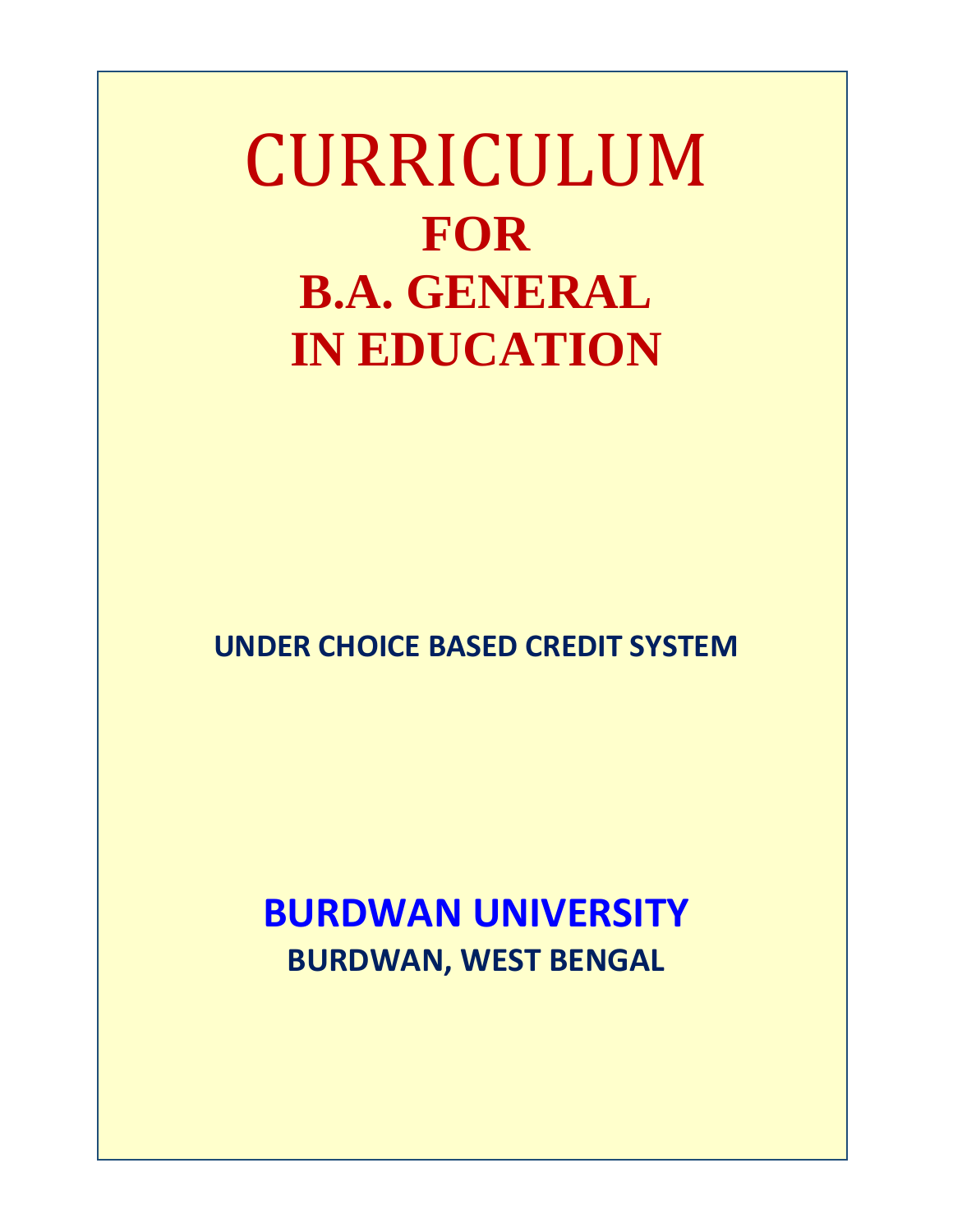# **B.A General Program in Education Course Structure (Discipline-1: Education)**

- CC = Core Course
- AECC = Ability Enhancement Compulsory Course
- SEC = Skill Enhancement Course
- GE = Generic Elective Course
- DSE = Discipline Specific Elective Course
- Dis-1 = Subject Discipline -1 : Education
- Dis-2 = Subject Discipline -2 : Other than Education

| <b>B.A Program in Education: 1st Semester</b> |                                     |                    |               |              |
|-----------------------------------------------|-------------------------------------|--------------------|---------------|--------------|
| <b>Course Code</b>                            | <b>Course Title</b>                 | <b>Course Type</b> | <b>Credit</b> | <b>Marks</b> |
| $CC-1A$                                       | Principles of Education (Dis-1 Edn) | <sub>CC</sub>      | 6             | 75           |
| $CC-2A$                                       | Discipline-2 (Dis. Other than Edn.) | <sub>CC</sub>      | 6             | 75           |
|                                               | Language -1 (English $- L_1 - 1$ )  | Language(Core)     | 6             | 75           |
|                                               | <b>Environment Studies</b>          | AECC-1             | 4             | 100          |
|                                               |                                     | <b>SEMESTER</b>    | 22            | 325          |

| <b>B.A Program in Education: 2<sup>nd</sup> Semester</b> |                                        |                    |               |              |
|----------------------------------------------------------|----------------------------------------|--------------------|---------------|--------------|
| <b>Course Code</b>                                       | <b>Course Title</b>                    | <b>Course Type</b> | <b>Credit</b> | <b>Marks</b> |
| $CC-1B$                                                  | Educational Psychology (Dis-1 Edn)     | CC                 | 6             | 75           |
| $CC-2B$                                                  | Discipline-2 (Dis. Other than Edn.)    | CC                 | 6             | 75           |
|                                                          | Language -2 (Beng/Hindi/MIL: $L_2$ -1) | Language(Core)     | 6             | 75           |
|                                                          | English/MIL                            | AECC-2             |               | 50           |
|                                                          |                                        | <b>SEMESTER</b>    | 20            | 275          |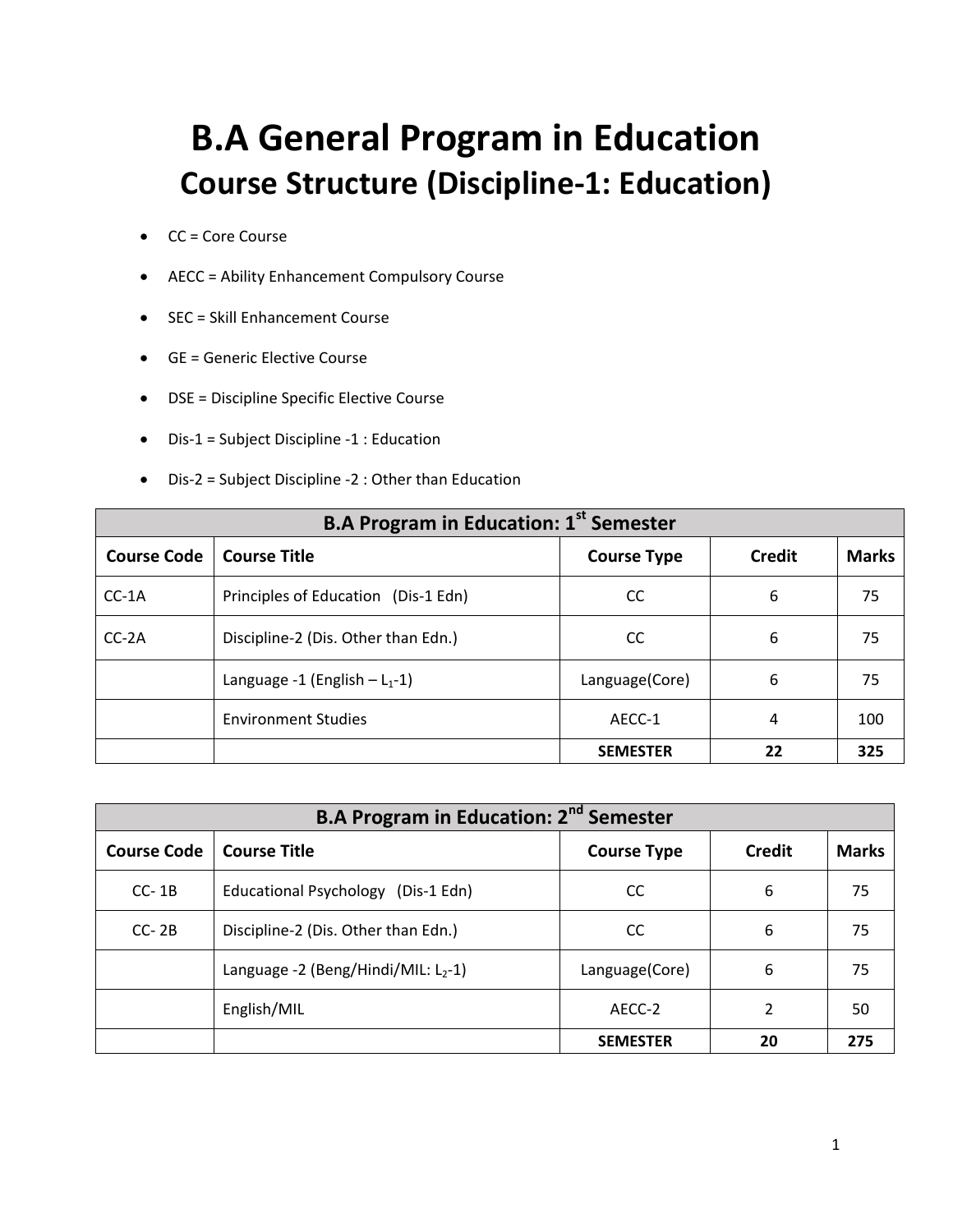| <b>B.A Program in Education: 3<sup>rd</sup> Semester</b> |                                         |                    |               |              |
|----------------------------------------------------------|-----------------------------------------|--------------------|---------------|--------------|
| <b>Course Code</b>                                       | <b>Course Title</b>                     | <b>Course Type</b> | <b>Credit</b> | <b>Marks</b> |
| $CC-1C$                                                  | Educational Sociology (Dis-1 Edn)       | <sub>CC</sub>      | 6             | 75           |
| $CC-2C$                                                  | Discipline-2 (Dis. Other than Edn.)     | <sub>CC</sub>      | 6             | 75           |
|                                                          | Language -1 (English $-L_1-2$ )         | Language(Core)     | 6             | 75           |
| $SEC-1$                                                  | Measurement and Evaluation in Education | <b>SEC</b>         | 2             | 50           |
|                                                          |                                         | <b>SEMESTER</b>    | 20            | 275          |

| <b>B.A Program in Education: 4th Semester</b> |                                           |                    |               |              |
|-----------------------------------------------|-------------------------------------------|--------------------|---------------|--------------|
| <b>Course Code</b>                            | <b>Course Title</b>                       | <b>Course Type</b> | <b>Credit</b> | <b>Marks</b> |
| $CC-1D$                                       | History of Education in India (Dis-1 Edn) | <sub>CC</sub>      | 6             | 75           |
| $CC-2D$                                       | Discipline-2 (Dis. Other than Edn.)       | <sub>CC</sub>      | 6             | 75           |
|                                               | Language -2 (Beng/Hindi/MIL: $L_2$ -2)    | Language(Core)     | 6             | 75           |
| $SEC-2$                                       | Value Education                           | <b>SEC</b>         | 2             | 50           |
|                                               |                                           | <b>SEMESTER</b>    | 20            | 275          |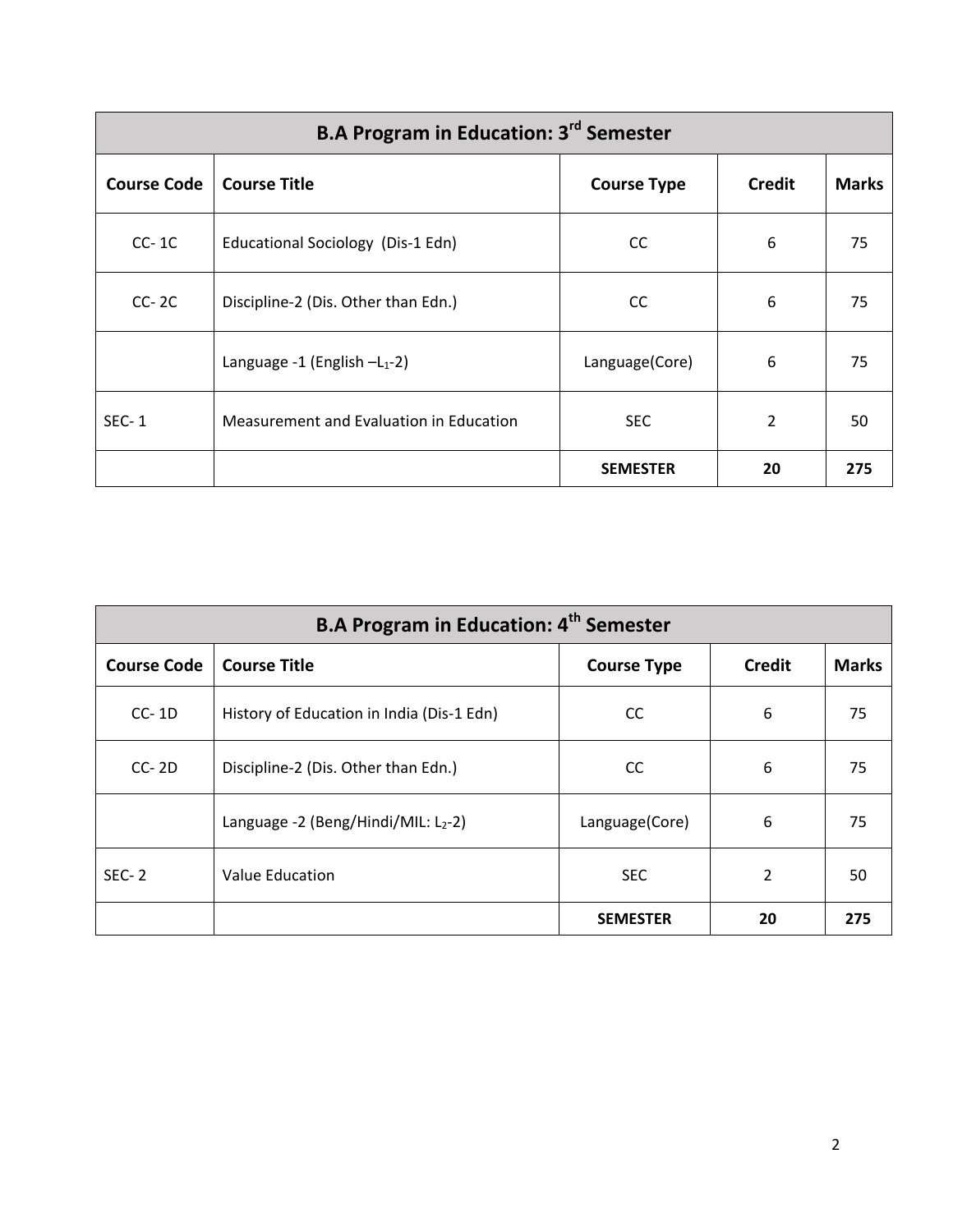| <b>B.A Program in Education: 5<sup>th</sup> Semester</b> |                                                     |                    |                |              |
|----------------------------------------------------------|-----------------------------------------------------|--------------------|----------------|--------------|
| <b>Course Code</b>                                       | <b>Course Title</b>                                 | <b>Course Type</b> | <b>Credit</b>  | <b>Marks</b> |
|                                                          | DSE (Any one from Discipline - 1 and any one        |                    |                |              |
|                                                          | from Discipline - 2)                                |                    |                |              |
|                                                          | DSE Discipline 1(Edn) (one out of two)              |                    |                |              |
| DSE-1A                                                   | <b>Great Educators</b>                              | DSE of Dis.-1      | 6              | 75           |
| DSE-1A                                                   | Women Education                                     |                    |                |              |
|                                                          | (Dis. Other than Edn.)<br><b>DSE Discipline - 2</b> | DSE of Dis. - 2    | 6              | 75           |
| DSE-2A                                                   |                                                     |                    |                |              |
| $GE -1$                                                  | Any discipline other than core Disciplines          | <b>GE</b>          | 6              | 75           |
|                                                          | SEC (Any one out of two)                            |                    |                |              |
| $SEC -3$                                                 | <b>Educational Guidance and Counselling</b>         | <b>SEC</b>         | $\overline{2}$ | 50           |
| $SEC -3$                                                 | <b>Computer Application in Education-I</b>          |                    |                |              |
|                                                          |                                                     | <b>SEMESTER</b>    | 20             | 275          |

| <b>B.A Program in Education: 6<sup>th</sup> Semester</b> |                                                                      |                     |                          |              |
|----------------------------------------------------------|----------------------------------------------------------------------|---------------------|--------------------------|--------------|
| <b>Course Code</b>                                       | <b>Course Title</b>                                                  | <b>Course Type</b>  | <b>Credit</b>            | <b>Marks</b> |
|                                                          | DSE (Any one from Discipline - 1 and any one from<br>Discipline - 2) |                     |                          |              |
|                                                          | DSE Discipline - 1(Edn) (one out of two)                             |                     | 6                        | 75           |
| DSE-1B                                                   | <b>Educational Technology</b>                                        | DSE- of Dis.-1      |                          |              |
| DSE-1B                                                   | Project Work Related to Education                                    |                     |                          |              |
| <b>DSE - 2</b>                                           | DSE Discipline 2(one out of two)<br>(Dis. Other than<br>Edn.)        | DSE of Dis. - 2     | 6                        | 75           |
| $GE -2$                                                  | Any discipline other than core Disciplines                           | GE                  | 6                        | 75           |
|                                                          | SEC (Any one out of two)                                             |                     | $\overline{\phantom{a}}$ | 50           |
| SEC-4                                                    | <b>Distance Education</b>                                            | <b>SEC</b>          |                          |              |
| SEC-4                                                    | <b>Computer Application in Education-II</b>                          |                     |                          |              |
|                                                          |                                                                      | <b>SEMESTER</b>     | 20                       | 275          |
|                                                          |                                                                      | <b>GRAND TOTAL:</b> | 122                      | 1700         |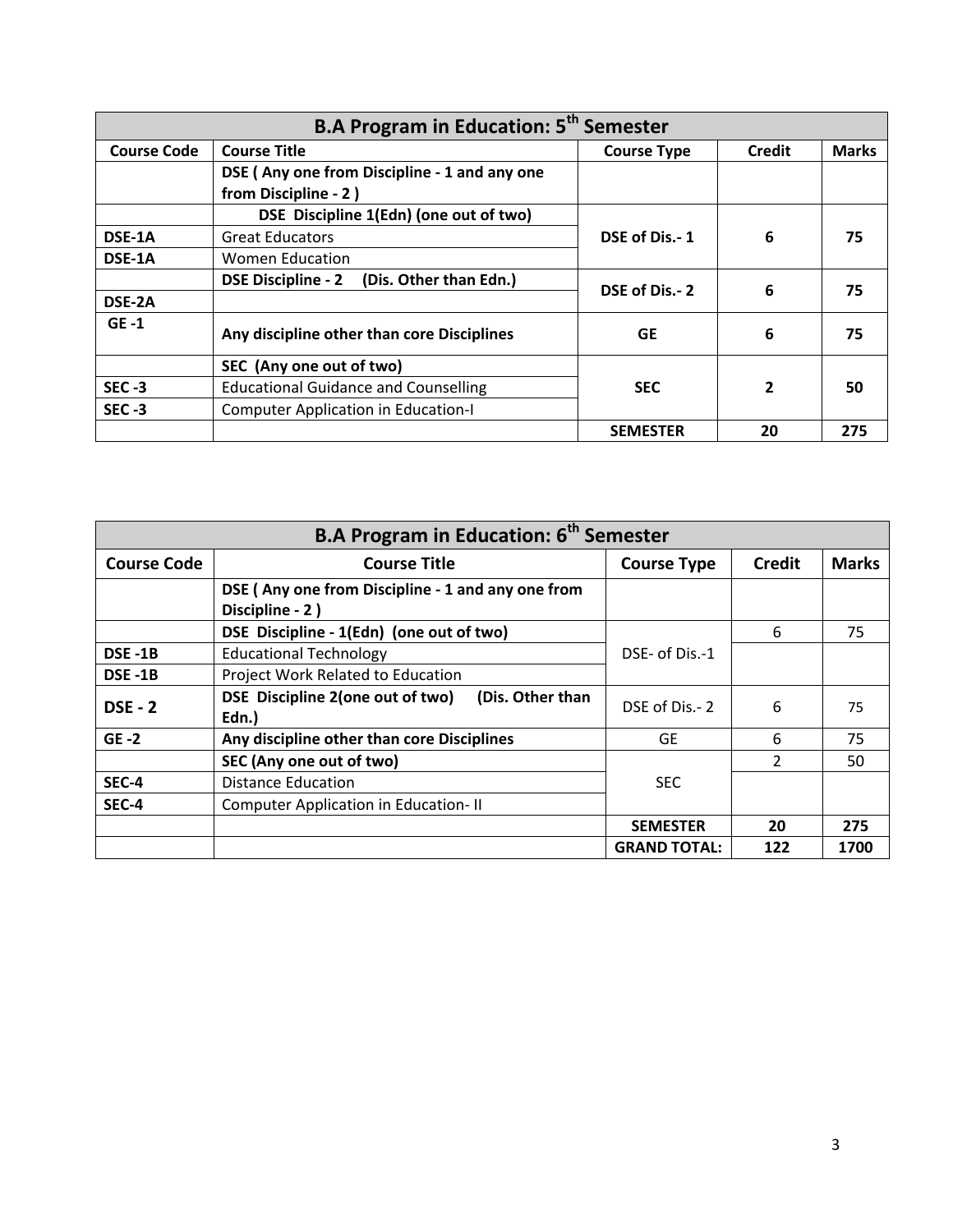# **SYLLABUS** Semester-1<sup>st</sup>

#### **Core Course: (CC-1A): Principles of Education Full Marks: 75 Course Contents:**

#### **Unit –I:**

- Education: Meaning, Nature and Scope.
- Functions of Education
- Factors of Education.
- Aims of Education: Individualistic and Socialistic.

#### **Unit –II:**

- Meaning of Curriculum.
- Types of curriculum.
- Principles of curriculum construction.
- Co curricular activities.

#### **Unit –III:**

- Child Centric Education: Meaning and Characteristics.
- Aims of modern child centric education.
- Child Centricism in Education: its significance.
- Play and play-way in education: Kindergarten, Montessori, Basic education and Project method.

#### **UNIT –IV:**

- Freedom and Discipline: Concepts.
- Needs of discipline.
- Concept of Free discipline.
- Concept of Self-discipline.
- Application of Discipline in Educational Institution.

#### **Suggested Reference:**

- Gutek,Gerald L.(2009).New Perspectives on Philosophy and Education. NewJersy,USA:pearson.
- V.R. Taneja: Educational Thoughts & Practice. Sterling Publication Pvt. Ltd. New Delhi.
- Ozman, Howard A.,& Craver, Samuel M. Philosophical Foundation of Education. Boston, USA: Ally &Bacon.
- Wingo. G. Max. Philosophies of Education New Delhi: Sterling Publishers.
- Bengali Books on Principles of Education

#### **Core Course: (CC-2A): (Dis. Other than Edn.)**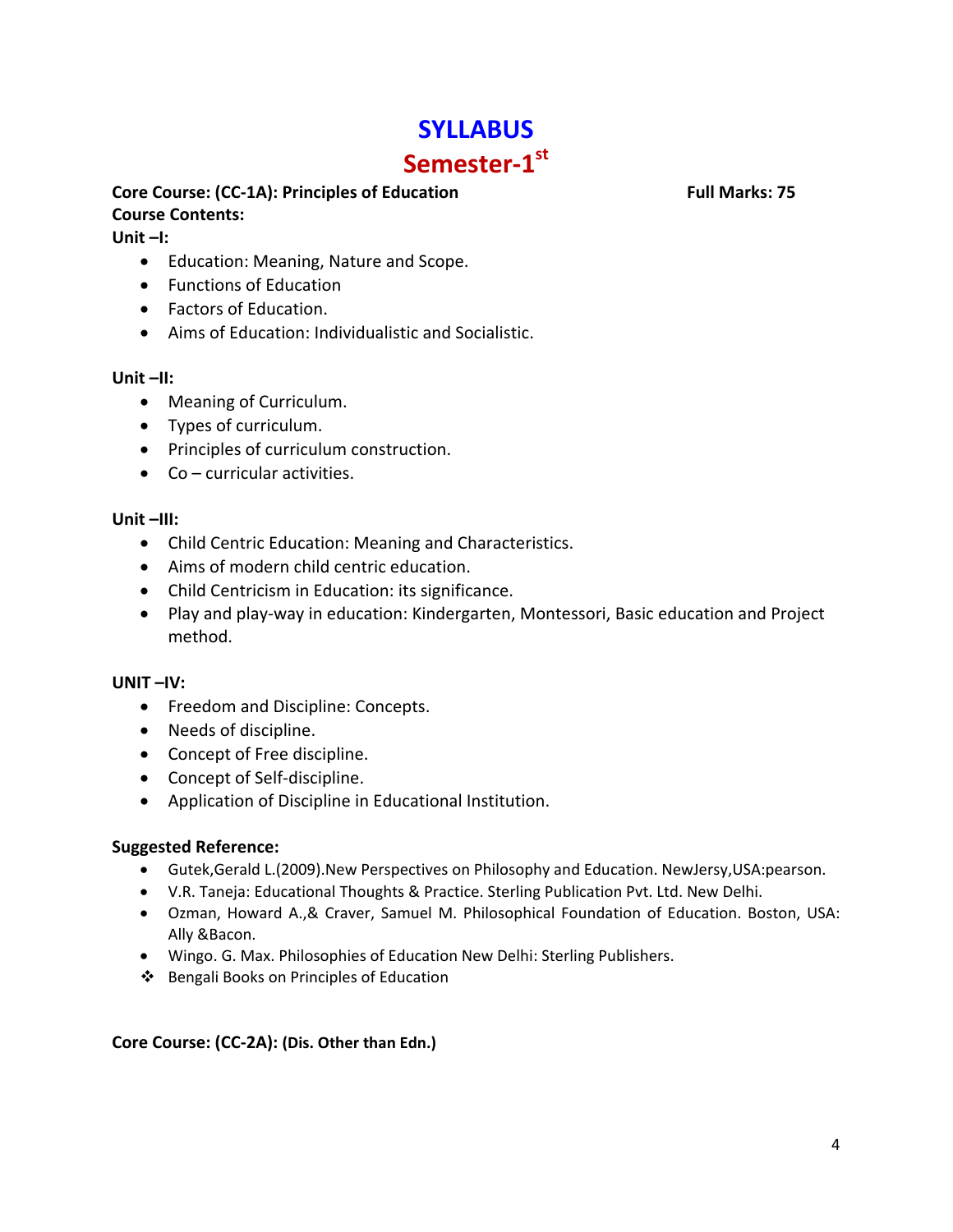## Course: Language(Core): Language -1 (Eng – L<sub>1</sub>-1) Full Marks: 75 **Course Contents:**

 $\triangleleft$  English Language -1(Core) Common Syllabus to be provided by the respective Department

### **Course: AECC-1: Environment Studies Full Marks: 100 Course Contents:**

 Ability-Enhancement Compulsory Course AECC-1 Common Syllabus to be provided by the respective Department

# **Semester-2nd**

### **Core Course** : (CC-1B) : Educational Psychology **Full Marks: 75 Course Contents:**

**Unit –I:** 

- Educational Psychology: Meaning, Nature and Scope
- Relation between Education and Psychology.
- Methods of Educational Psychology.

#### **Unit –II:**

- Growth and Development: Meaning and Concepts.
- Stages of Development of a Child: Infancy, Childhood and Adolescence.
- Aspects of Child Development : Physical, Intellectual, Emotional, Social

#### **Unit –III:**

- Personality: Concept and definition.
- Development of Personality.
- Types and Traits Approaches to Personality.
- Individual Differences: Concepts and Types.
- Causes of Individual Differences.

#### **Unit –IV:**

- Intelligence: Concept and Definition.
- Theories of intelligence: Two-factor, Group-factors and Structure of Intellect.
- Intelligence Test: Verbal, Non-verbal test and their uses.

#### **Unit –V:**

- Learning: Meaning &Nature.
- Factors associated with learning.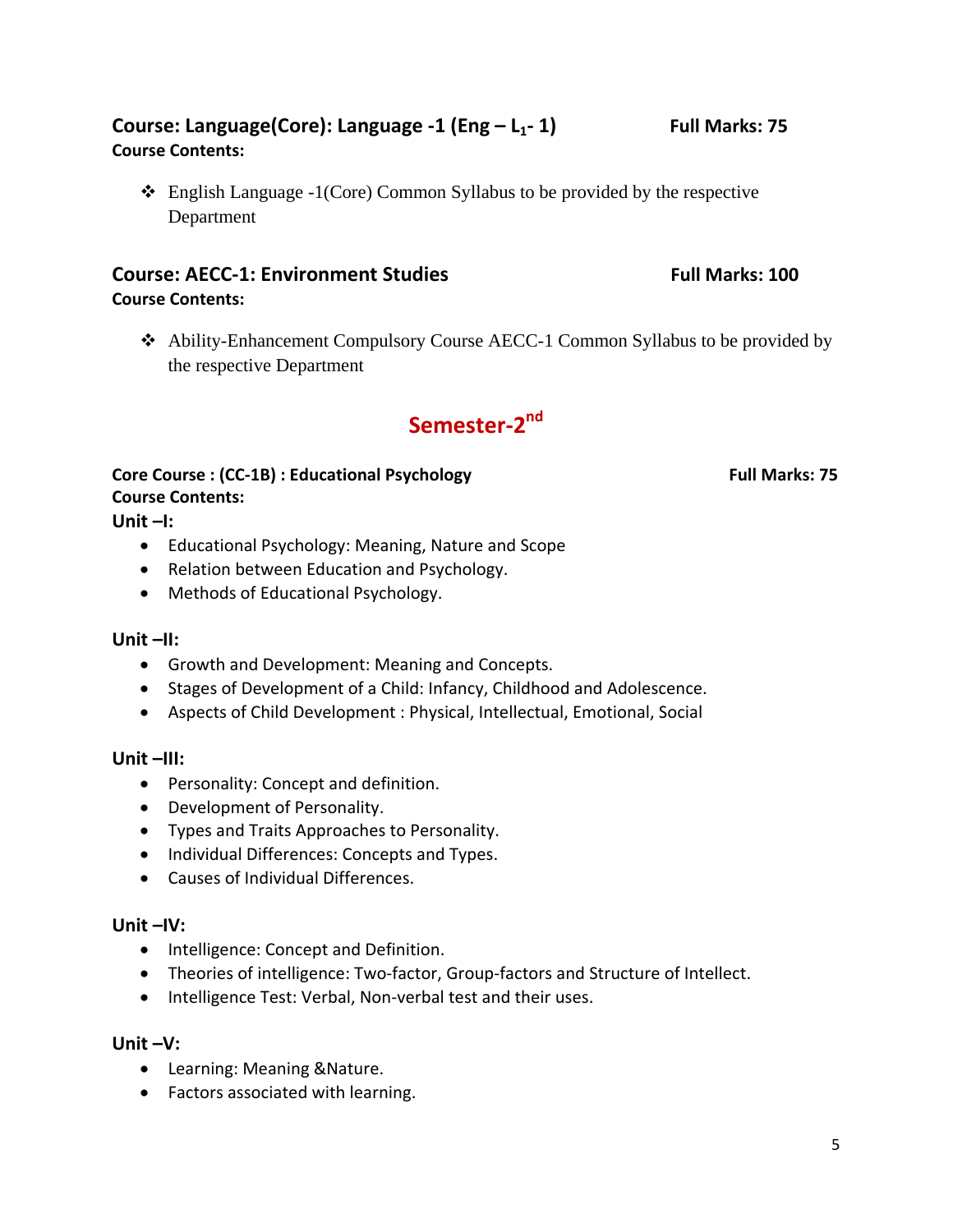- Theories of Learning: Trial & Error, Classical conditioning and Gestalt theory of learning.
- Learning relation to; Attention, Interest, Maturation and Motivation.

#### **Suggested Reference:**

- Bigge, M.L. Psychological Foundations of Education. Harper and Row, New York.
- Chauhan, S.S. (1998). Advanced Educational Psychology. Vikash Publishing House, New Delhi.
- Choube, S.P. &Choube.(1996). Educational Psychology and Experriments. Himalay Publishing House, New Delhi.
- Mangal S.K (1997). Advance Educational Psychology. Presentice Hall of India, New Delhi.
- Mathur, S.S. Educational Psychology. BinodPustakMandir, Agra.
- Woolfolk, A.E. (2011) Educational Psychology. Sterling Kinderslay (India) Pvt. Ltd.
- ❖ Bengali Books on Educational Psychology.

#### **Core Course : (CC-2B) : (Dis. Other than Edn.)**

### **Course: Language(Core): Language -2 (Hindi/MIL – L2- 1): Full Marks: 75 Course Contents:**

 $\div$  Hindi/MIL : Language course (Core) Common Syllabus to be provided by the respective Department

#### **Course: AECC-2: English / Mil English / Mil English / Mil Blue Marks: 50**

#### **Course Contents:**

 Ability-Enhancement Compulsory Course AECC-2 Common Syllabus to be provided by the respective Department

# **Semester-3rd**

# Core Course: (CC-1C): Educational Sociology **Full Marks: 75** Full Marks: 75 **Course Contents:**

**Unit –I:**

- Education Sociology: Meaning, Nature and Scope.
- Relation between Sociology and Education.
- Education-as a social sub-system.

#### **Unit –II:**

- Social Change: Concept and nature.
- Factors and problems of social change in India.
- Social stratification: Meaning and Types.

#### **Unit –III:**

- Socialization: Meaning, process and factors of socialization.
- Social Control: Meaning and types of Social control, Agencies of Social Control.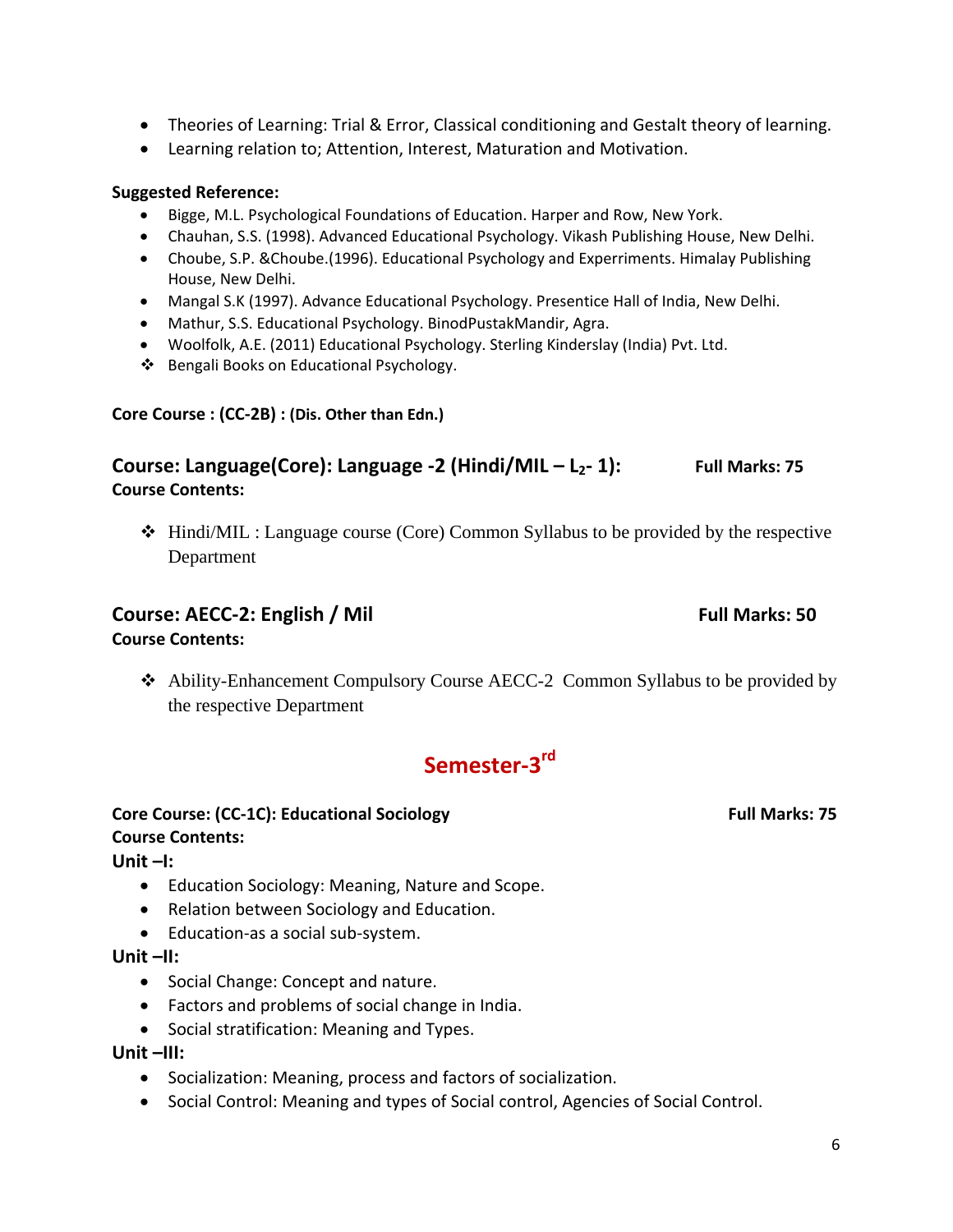#### **Unit –IV:**

- Social Agencies of Education and their educative role:
- Family.
- School.
- State.
- Mass media.

#### **Suggested Reference:**

- Shukla, S&K Kumar Sociological perspective in Education, New Delhi, Chanakya Publications,(1985)
- Bhattacharjee, Srinvas Philosophical & Sociological Foundation of Education, Herald book service(1996)
- Saxena, N.R Philosophical & Sociological Foundation of Education, R. Lal book Depot., Meerut,(1956).
- Sharma , S.N Philosophical & Sociological Foundation of Education, Herald book service, Faridabad, (1995).
- Sodhi, T.S &SuriAruna Philosophical& Sociological foundations of education, H.P Bhargav Book house, Agra,(1998)
- ❖ Bengali Books on Educational Sociology

#### **Core Course : (CC-2C) : (Dis. Other than Edn.)**

# **Course: SEC-1: Measurement and Evaluation in Education Full Marks: 50 Course Contents:**

**Unit –I:** 

- Concept of Measurement and Evaluation.
- Difference between Measurement and Evaluation.
- Needs of Evaluation in Education.

#### **Unit –II:**

- Different tools and techniques of Evaluation.
- Teacher Made test and Standardized test.
- Achievement tests and Psychological tests
- Cumulative Record Card.

#### **Unit –III:**

- Reliability: Meaning and Method of Determining Reliability by Tests- Retest Method.
- Validity: Meaning and Method of Determining Content Validity.

#### **Unit –IV:**

- Tabulation of Educational Data.
- Measurement of Central Tendency: Mean, Median, Mode (Computation and their uses).
- Measures of Dispersion: Range; Quartile Deviation; Standard Deviation. (Computation and their uses)

**Unit –V:** 

• Concept of Correlation.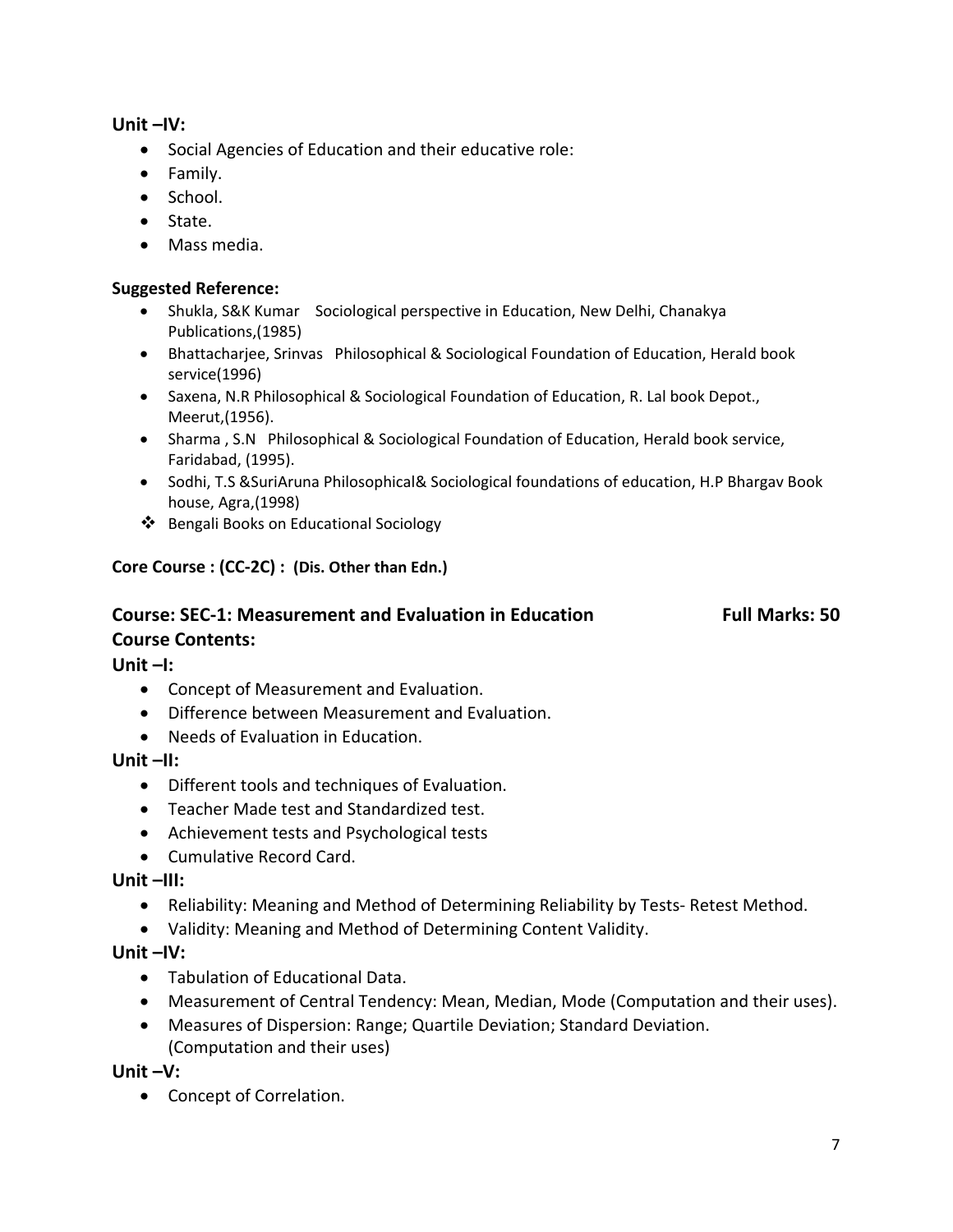- Rank Difference method and Product moment method for Computation of correlation, Co-efficient.
- Interpretation of results.

#### **Suggested Reference:**

- Agarwal. J.C. Essentials of Examination System: Evaliation Tests & Measurement. Vikas Publishing House New Delhi (1997)
- Cronbanch, L.J. Essentials of Psychological Testing, New York, Harper and Brothers, (1960)
- Garrett. H.E. Statistics in Psychology and Education, Easternm Book House, Shantipur Guwahati – (1995)
- ❖ Bengali Books on Measurement and Evaluation in Education

### **Course: Language(Core): Language -1 (English L1 - 2) Full Marks: 75 Course Contents:**

English Language (Core) Common Syllabus to be provided by the respective Department

# **Semester-4th**

### **Course: CC-1D : History of Education in India Full Marks: 75 <b>Full Marks: 75**

### **Course Contents:**

#### **Unit –I:**

- Missionary educational activities in India: Characteristics and significance.
- Serampore Mission: Contributions of the Trio to Education.
- Charter Act of 1813.
- Macaulay's Minute.
- Adam's Report and its recommendations.
- Woods Despatch (1854).

#### **Unit –II:**

- Indian Education commission -1882.
- Indian University Commission (1902).
- National Education Movement.

#### **Unit –III:**

- Sadler Commission -1917
- Hartog Committee Report.
- Wardha Schame.
- The Sargent Plan (1944).

#### **Unit –IV:**

- Radhakrishnan Commission-1948, with special reference to rural university.
- Mudaliar Commission (1952-53): Reports and Recommendations.
- Kothari Commission (1964-66): Reports and Recommendations.
- National Education Policy1986 and Revised Educational Policy of 1992.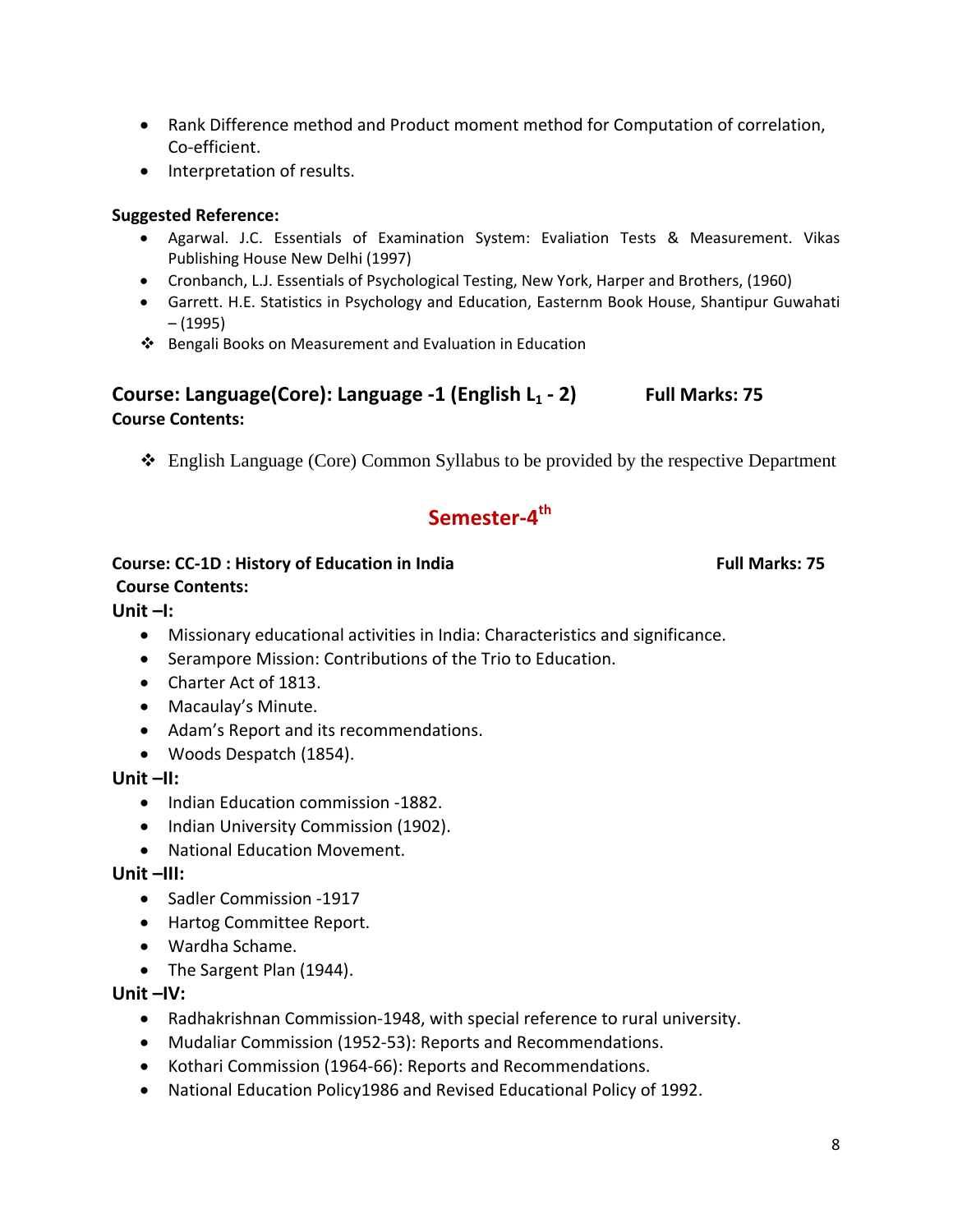#### **Suggested References:**

- Basu, A.N. Education in Modern India
- Banerjee, J.P. Education in India-Past, Present and Future
- Mukherjee, S.N. Education in India, Today and Tomorrow
- Mukherjee, S.N. History of Education (Modern Period)
- Nurullah, S, Naik J.P. History of Education in India
- Rawat, P.L. History of Indian Education
- Bengali Books on History of Education in India

#### **Course: CC-2D : (Dis. Other than Edn.)**

#### **Course: SEC-2: Value Education** *Secure Education* **Full Marks: 50**

#### **Course Contents:**

#### **Unit –I:**

- Value in Education: Meaning and Concept
- Needs of Value Education

#### **Unit –II:**

- Morality: Meaning & Concept.
- Morality and Values in Education.
- Role of Parents to Facilitate Children's Moral Development

#### **Unit –III:**

- Social Values.
- Values in Classroom.
- Inculcation of Values among the students

#### **Unit –IV:**

- Peace Education: Meanings and Aims.
- Values in Peace Education.
- Values and Human Rights Education

#### **Suggested References:**

- The moral child Damon, W.New York: The free press.
- Values in Education and Education in value Halstead, J.Mark. London.
- The Psychology of moral Development Kohlberg. New York.
- Values Education Bagchi, J.P: University Book House (P) Ltd.
- Human Rights A source Book Dev, Arjun et. al. NCERT, New Delhi.
- Human Development Report 2002, UNDP New York and Oxford.
- Values and Teaching : Working with values in the Classroom,
- ❖ Bengali Books on Value Education

#### **Course: Language(Core): Language -2 (Hindi/MIL – L<sub>2</sub>-2): Full Marks: 75 Course Contents:**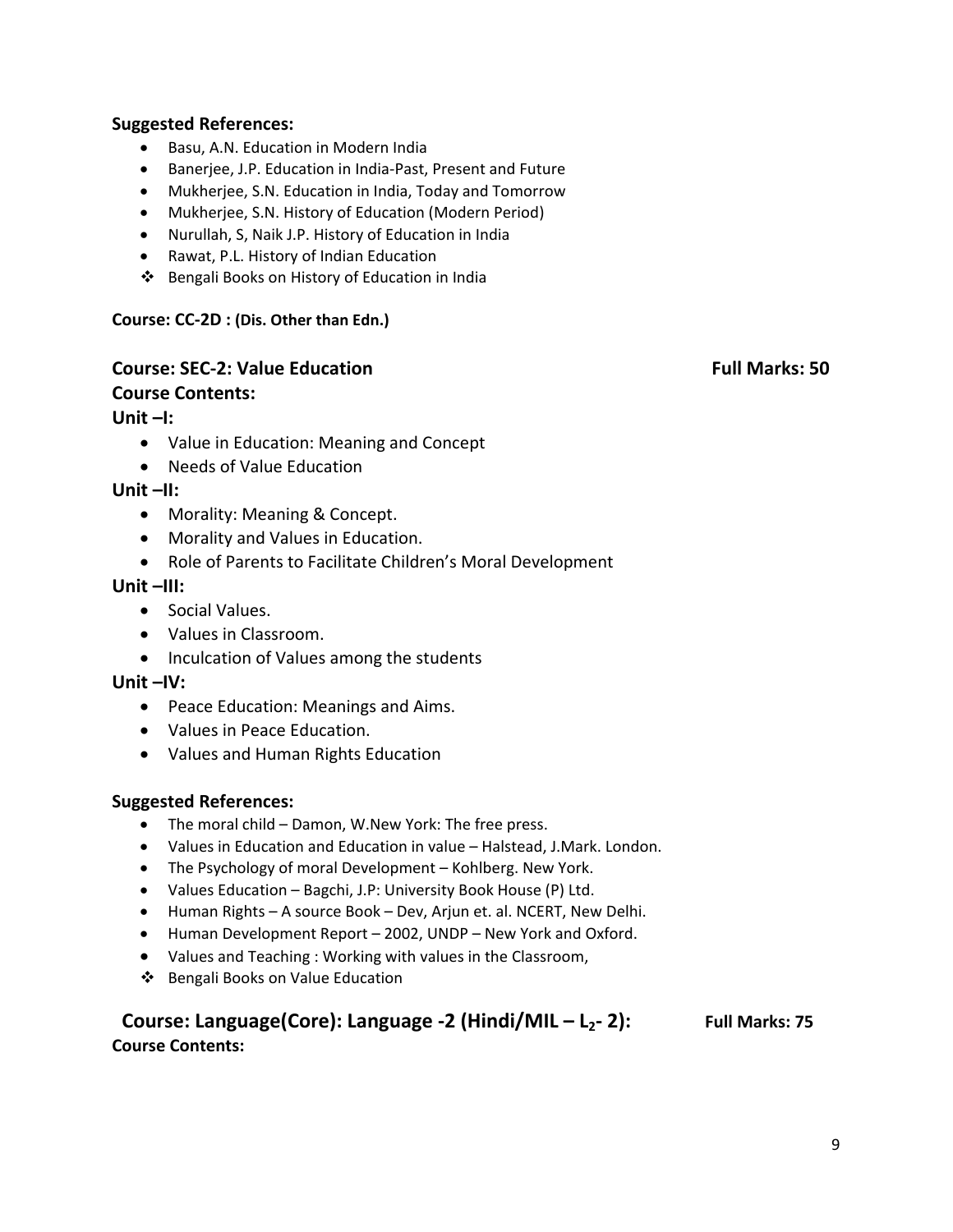Hindi/MIL language Course (Core) Common Syllabus to be provided by the respective Department

# **Semester-5th**

# **Course: DSE-1A: Great Educators Full Marks: 75 Course Contents:**

**Unit –I:**

- Swami Vivekananda (1863-1902).
- Sri Aurobindo (1872-1950).

#### **Unit –II:**

- Rabindranath Tagore (1861-1941).
- Mahatma Gandhi (1869-1948).

#### **Unit –III:**

- Jean Jacques Rousseau (1712-1778).
- F.W. August Froebel (1782-1852).

#### **Unit –IV:**

- John Dewey (1859-1952).
- Madam Maria Montessori (1870-1952).

#### **Suggested References:**

- Mukherjee,K.K, Some Great Educators of the world, Das Gupta & Co.pvt. Ltd, Calcuta
- Purkait, B.K., Great Educators, New Central Book Agency, London
- Guha, Bibhuranjan, Shikshay Pathikrit (Bengali), Sobha Publisher, Kolkata.
- Prof.B.C Rai, Theory of Education, Prakasan Kendra, Lakhnow.
- Vidya Ratna Taneja, Educational Thought and practice, Sterling Publishers Pvt.Ltd.
- ❖ Bengali Books on Educational Thoughts and Ideas of Great Educators

#### OR

#### **Course: DSE-1A : Women Education Full Marks: 75**

#### **Course Contents:**

**Unit –I:**

- Women Education: Meaning and Concept.
- Problems of Women Education.

#### **Unit –II:**

- Literacy percentage of women.
- Existing prejudices against women education.
- Needs & Scope of Education for girls.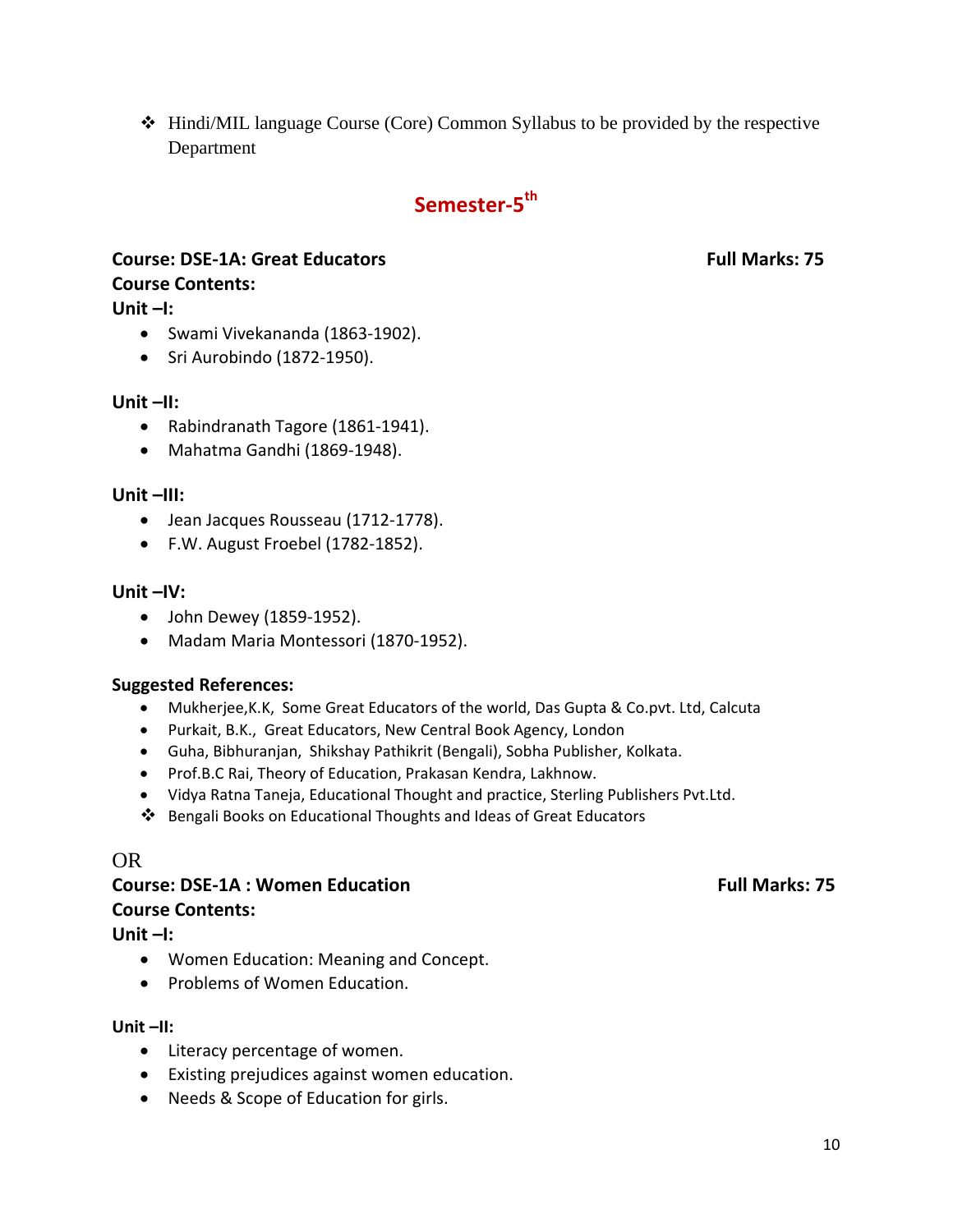**Unit –III:**

• Role of Iswarchandra Vidyasagar, Mahatma Gandhi, and Rabindranath Tagore for Women Education.

#### **Unit –IV:**

- Women Education as recommended by different commissions in Independent India.
- Measures taken by the Government for Women Education.
- Role of NGO's for Women Education.

#### **Suggested References:**

- Bagal, J.C, Women's Education in Eastern India, 1956.
- Mukherjee, S.N.: Education in India. Today and Tomorrow, 1969.
- Report of the Commission on the Status of Women in India, December 1974. Government of India, Ministry of Education and Social Welfare, Department of Social Welfare, New Delhi.
- Newson, J.The Education of Girls, Faber and Faber Ltd, London, 1948.
- Mitra, Ashok. The Status of Women, Literacy and Employment, Allied Publishers, New Delhi, 1979.
- ❖ Bengali Books on Women Education

#### **Generic Elective ( For other disciplines)**

#### **GE-1 : Yoga Education Full Marks: 75**

#### **Course Contents:**

#### **Unit –I:**

- Basis of Yoga Meaning and Concept.
- Patanjala Yogasutra.
- Hathayoga Pradipika.

#### **Unit –II:**

- Concept of Yoga.
- Streams of Yoga.
- Raja Yoga: Eight Fold Path.
- Anand Mimamsa.

#### **Unit –III:**

- Theories of Yoga Practices.
- Asana.
- Pranayama.
- Kriyas.
- Dhyana.

#### **Unit –IV:**

- Practical Eight Step Method: Single Group and Double Group Practice.
- Asana.
- Pranayama.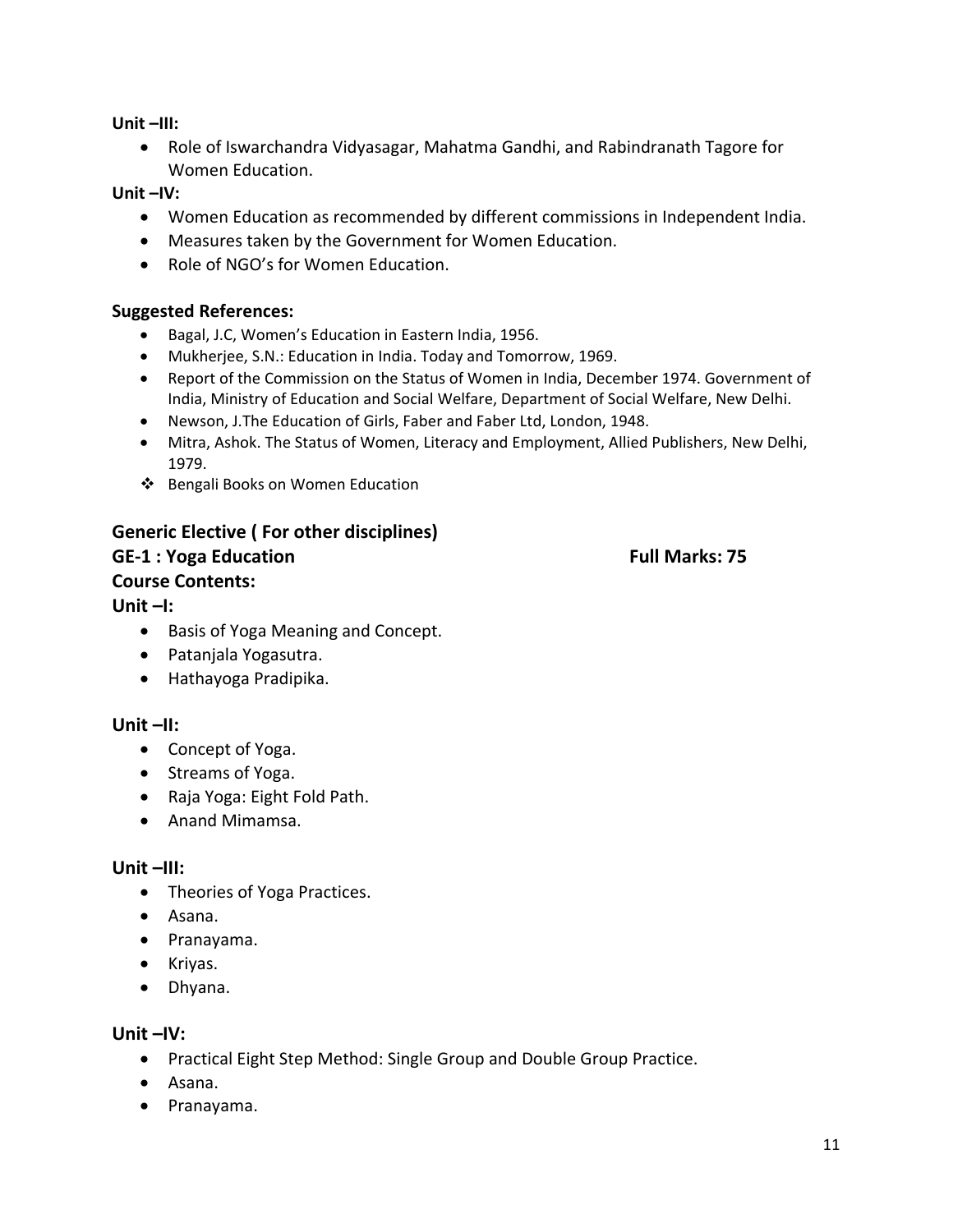• Relaxation Techniques

#### **Suggested References:**

- Gore, M.M. –Anatomy and Physiology of Yogic Practices; New Age Books, New Delhi, 2007
- Coulter.H.David- Anatomy of Hathayoga; MLBD, New Delhi, 2007
- Gharote, Manmath M. and Others- Application in Yoga; Lonavla, 2008
- Saraswati, Swami Satyananda- Asana Pranayama & Mudra Bandha; Bihar School of Yoga, Munger, 1969
- Tiwari, O.P.- Asana Why and How?; Kaivalyadhama, Lonavla
- Iyengar, B.K.S. Astadal Yoga Mala, (Vol. I-VIII); Allied Publishers Pvt. Ltd., Lucknow, 2009
- Bengali Books on Yoga Education.

#### OR

#### **Course: GE-1: Current Issues in Indian Education Full Marks: 75 Course Contents:**

#### **Unit –I:**

- Development of Education since 1947
- Primary Education.
- Secondary Education.
- Higher Education.
- Technical and Vocational Education.

#### **Unit –II:**

- Equalization of educational opportunity.
- Education for the Backward Classes.
- Development and Problems of Women Education.

#### **Unit –III:**

- Development of Non-formal Education in India.
- Adult and Continuing Education.
- Sarbo Siksha Abhijan / Mission.

#### **Unit –IV:**

- Functions of following Educational Organizations.
- CABE, UGC, NCERT, SECRT, and DIET.

#### **Suggested References:**

- Mukherjee, S.N. Education in India, Today and Tomorrow, Boroda Acharya Book Depot.
- Nurullah, S. and Naik, J.P. History of Education in India; Macmillan Co.,
- Banerjee, J.P. Education in India, Past, Present and Future.
- Mukhopadhyay, M. Parhar Madhu (Ed.) Educaion in India, Dynamics and Development, Shipra.
- Agarwal, J.C. Recent Developments and Trends in Education (with special reference to India), Shipra.
- Agarwal, J.C. Modern Indian Education, Shipra.
- Bengali Books on Current Issues in Indian Education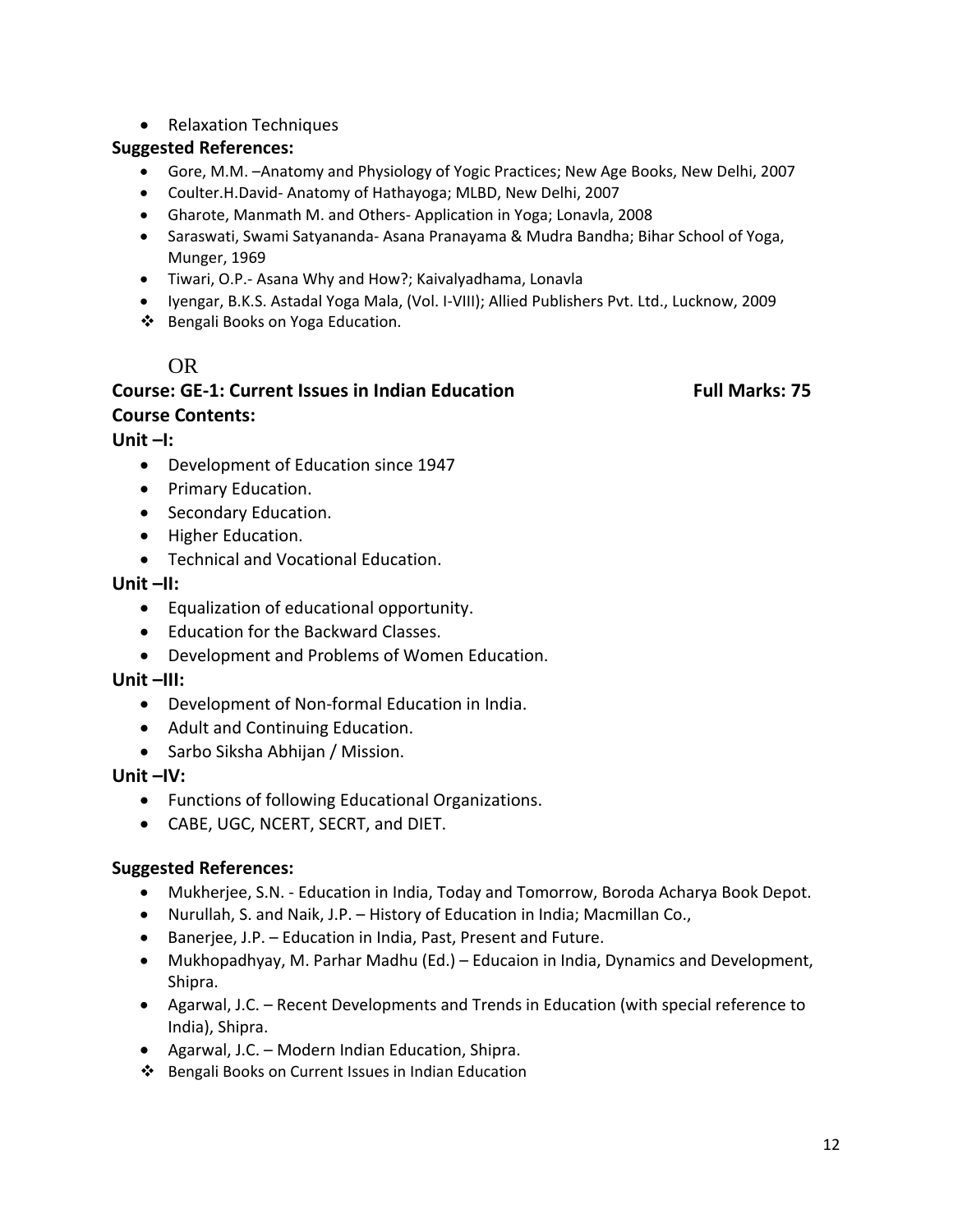# **Course: SEC-3 : Educational Guidance and Counselling Full Marks: 50 Course Contents:**

#### **Unit –I:**

- Educational Guidance: Meaning, Definition, Scope.
- Needs and Importance of Guidance.
- Essentials of good Guidance programme.

#### **Unit –II:**

- Different forms of Guidance.
- Educational and Vocational Guidance.
- Organization of Guidance service at different levels of education.
- Tools and techniques of Guidance.

#### **Unit –III:**

- Counseling: meaning, nature, scope.
- Types of counselling.
- Tools and techniques of Counseling.

#### **Unit –IV:**

- Difference between Guidance and Counselling.
- Counseling process-relationships & its characteristics.
- Role of parent, teacher & counselor in guidance programme.

#### **Suggested References:**

- Basu, N.C. Educational and Vocational Guidance.
- Chauhan, S.S. Principles and Techniques of Guidance.
- NCERT- Guidance and Counseling.
- Bengali Books on Educational Guidance and Counselling

#### **OR**

#### **Course: SEC-3: Computer Application in Education-I Marks 50**

**Course Contents: Unit I: MS office**: • MS Word • MS Power Point • MS Excel

#### **Unit II:**

• Concepts of information and communication technology; Universal access VS Digital Divide - issues and initiatives; • Challenges of Integration of ICT in School; Aims and objectives of National Policy on Information and Communication Technology (ICT) in School Education in India.

#### **Unit III:**

• Components and Objectives of National Mission on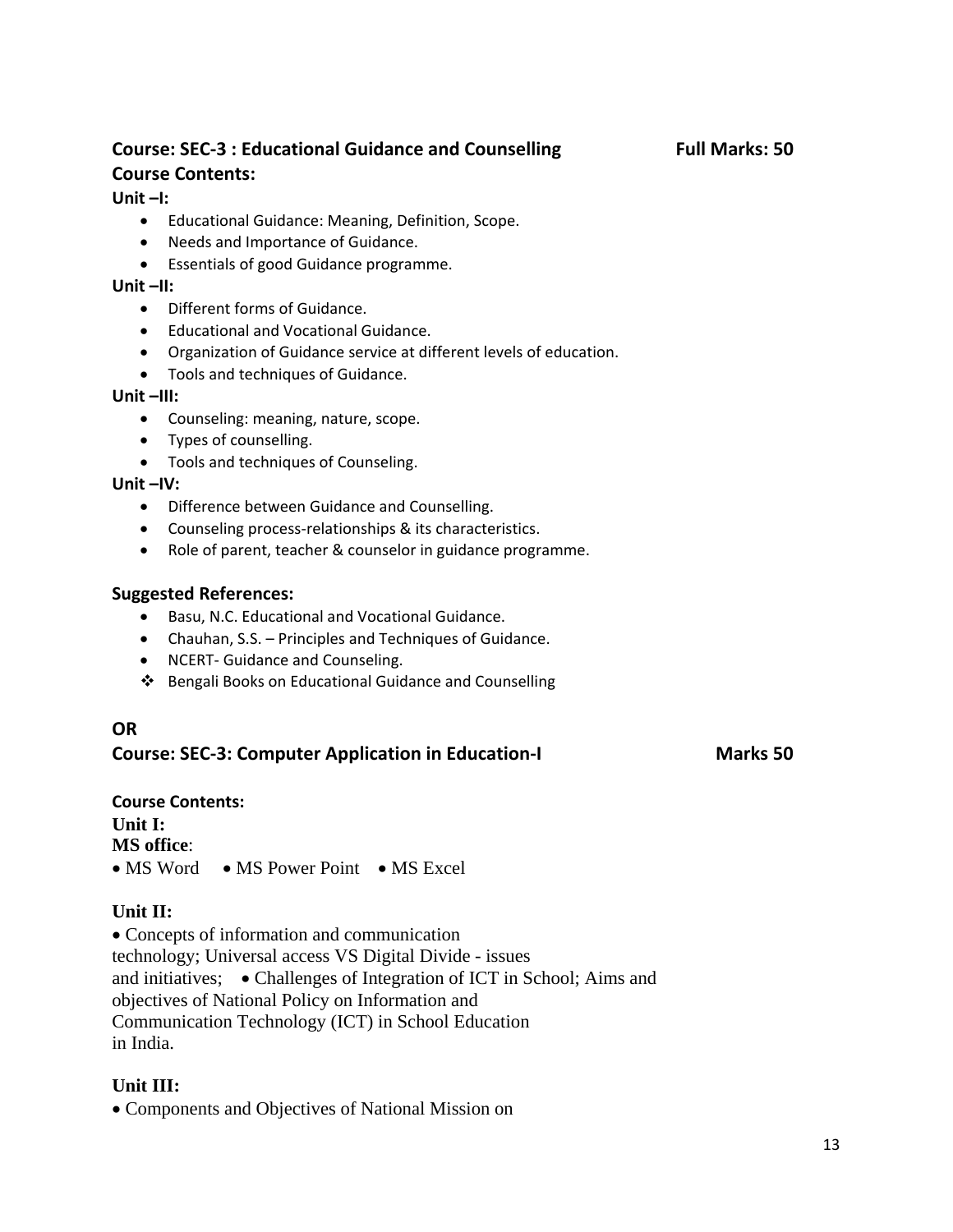Education through ICT (NMEICT), Spoken Tutorials, Gyan Darshan, Gyanvani, Sakshat Portal, e Gyan Kosh; Virtual laboratory and Haptic technology

# **Semester-6th**

#### **Course: DSE-3: Educational Technology Full Marks: 75**

#### **Course Contents:**

**Unit –I:** 

- Educational Technology: Concept and Meaning.
- Educational Technology: Nature, Scope, Needs and Limitations.
- Components of Educational Technology-Hardware & Software.

#### **Unit –II:**

- System approach: Concept and Characteristics.
- Uses and limitation of system approach.

#### **Unit –III:**

- Communication: Meaning, Nature, Types and Process.
- Barriers of Communication.
- Significance of Communication.

### **Unit –IV:**

- Multimedia approach in educational technology.
- Visual, audio and audio-visual types and their uses in education.
- Computer and its role in education.

#### **Suggested References:**

- Educational Technology J.Mohanty
- Instruction to educational Technology K.Sampath
- Technology of Teaching R.A.Sharma
- The Technology of Teaching B.F.Skinner
- Educational Technology B.C.Das
- Educational Technology- S.P.Ruhela
- Educational Technology Rao and Ravisankar
- Bengali Books on Educational Technology

### OR

# **Course: DSE-3: Project work related to education (to be decided by the Institution)**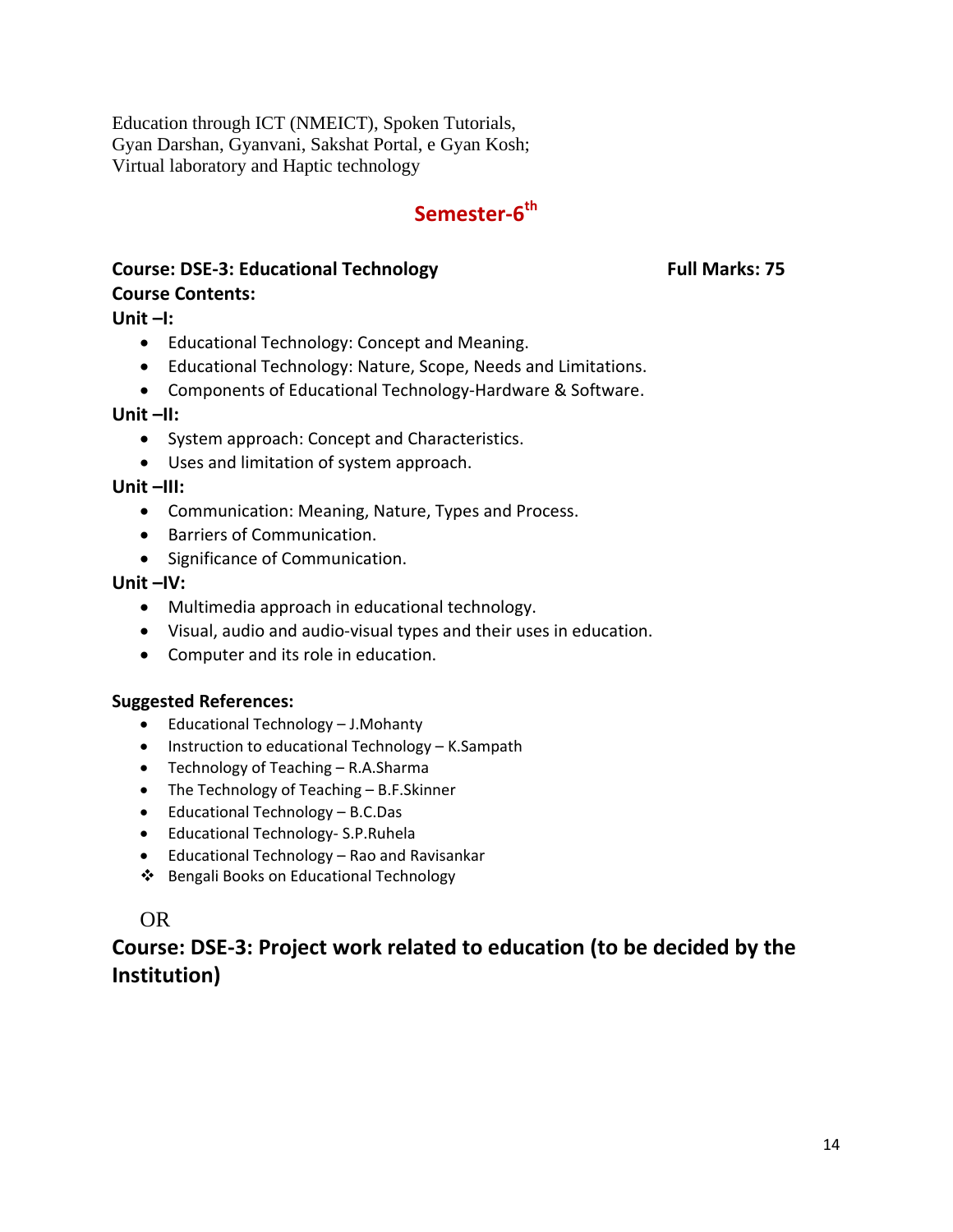# **Generic Elective ( For other disciplines) Course: GE-2 : Psychology of Mental Health and Hygiene Full Marks: 75 Course Contents:**

#### **Unit –I:**

- Mental Hygiene: Meaning and Concept.
- Mental Health: Meaning and Concept.
- Characteristics of Mental Health.
- Education and Mental Health & Hygiene.

#### **Unit –II:**

- Adjustment: Concepts, Need, and Areas of Adjustment.
- Mechanism of Adjustment.
- Role of Family and School in effective Adjustment.

#### **Unit –III:**

- Maladjustment: Meaning and Definition.
- Causes of Maladjustment.
- Different forms of Maladjustment.
- Role of Family and School in remedial measures.

#### **Suggested References:**

- Carson, R.C. & Butcher, J.N.-Abnormal Psychology and Modern Life.
- Coleman, J.C. Psychology and Effective Behavior.
- Chauhan, S.S. Mental Hygiene A Science of Adjustment.
- ❖ Bengali Books on Psychology of Mental Health and Hygiene

### OR

# **Course: GE-2 : Education of Children with Special Needs Full Marks-75 Course Contents:**

### **Unit –I:**

- Education of Children with:
	- o Visual Impairment: identification, intervention, education and prevention.
	- o Hearing Impairment: identification, intervention, education and prevention.

#### **Unit –II:**

- Education of Children with:
	- o Speech and Language Disorders: identification, intervention, education and prevention.

#### **Unit –III:**

- Education of Children with:
	- o Physically Handicraft: identification, intervention, education and prevention.

**Unit –IV:**

• Education of Children with: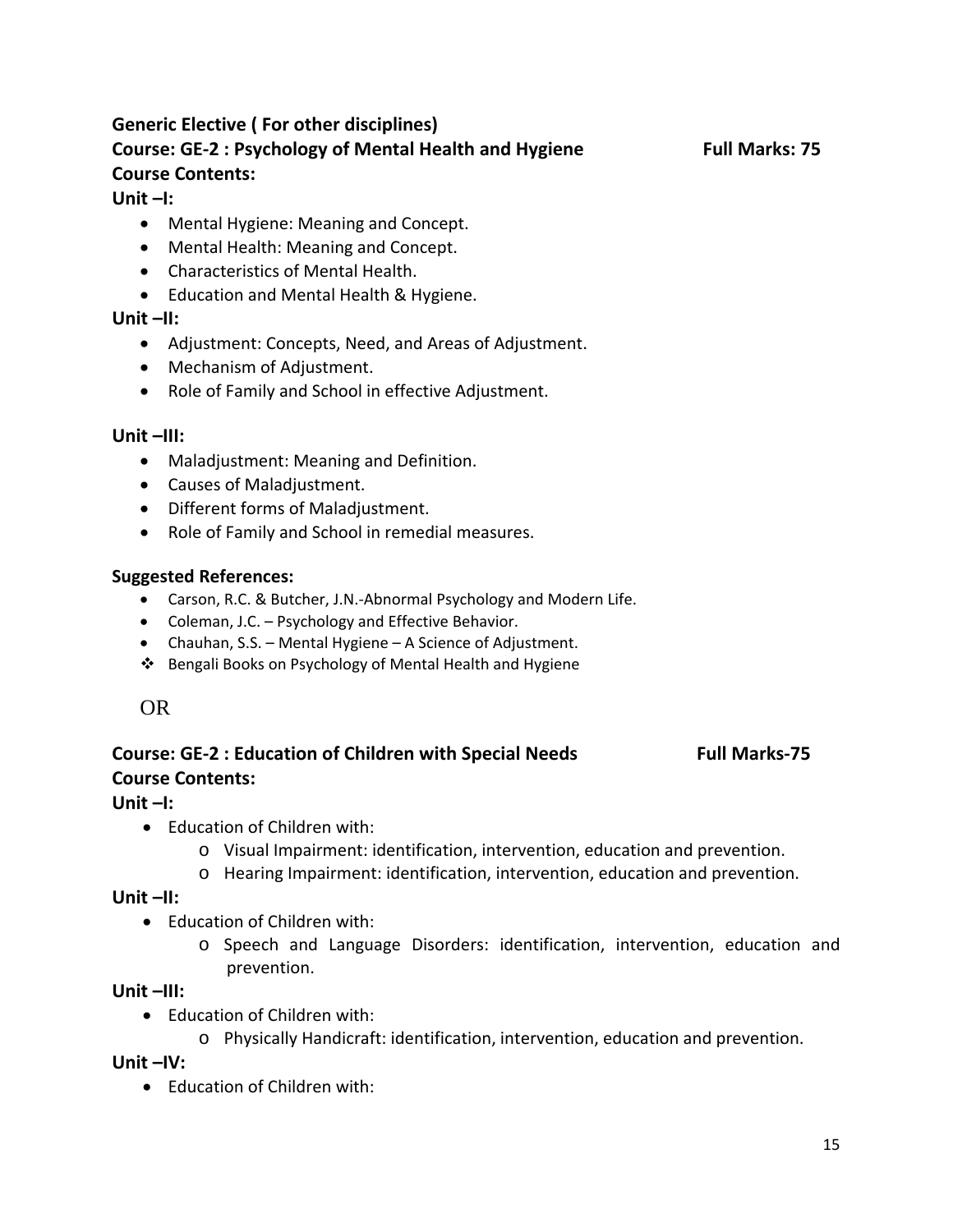o Learning Disabilities: identification, intervention, education and prevention.

#### **Suggested References:**

- Bantwal, A., Nandukar, A. & R. Jalvi. Fundamentals of Hearing Impairment and Audiological management. RCI Manual, [DSE (HI)]. New Delhi: Kanishka Publishers, Distributors.
- Biswas, P.C. Education of Children with Visual Impairment in Inclusive School. New Delhi: Abhijeet Publications.
- Gulliford, R. & G. Upton (ed.) Special Educational Needs. London: Rutledge.
- Haring, N.G. & R.L. Schiefelbusch (des). Teaching Special Children. New York: MCGraw-Hills Book Co.
- Jalvi, P., Nandukar, A. & A. Bantwal. Introduction to hearing Impairment. RCI Manual, (DSE (HI)]. New Delhi: Kanishka publishers, Distributors.
- Mani, M.N.G. Techniques of Teaching Blind Children. Sterling Publishers Pvt. Ltd.
- Sharma, Prem Lata. A Teacher's Handbook on IED Helping Children with Special Needs. New Delhi: NCERT.
- Bengali Books on Education of Children with Special Needs

#### **Course: SEC-4 : Distance Education Full Marks: 50**

**Unit –I:**

**Course Contents:**

- Distance Education; Significance, Meaning and Characteristics.
- Growth and Development of Distance Education.
- **Unit –II:**
	- Designing and preparing self-learning materials in Distance Education.
	- ICT and their applications in Distance Education
- **Unit –III:**
	- Self support service in Distance Education.
	- Technical and vocational Programmes through Distance Education.

**Unit –IV:**

- Quality assurance in Distance Education.
- Maintaining of standards in Distance Education.
- Role of Distance Education Council.

#### **Suggested References:**

- Distance Education: Principles, Potentialities and Perspectives A.Goel & S.Goel.
- Distance Education: In the 21st Century A.Goel & S.L.Goel.
- Distance Education-V.K.Rao
- Distance Education in Different Countries- D.B.Rao
- Handbook of Distance Education M.G.Moore.
- International Handbook of Distance Education T.Evans, M.Haughery & D.Murphy.
- Distance Learning Concepts and Principles Madhulika Sharma.
- Distance Learning Technologies: Issues, Trends and Opportunities Linda Lau.
- ❖ Bengali Books on Distance Education.